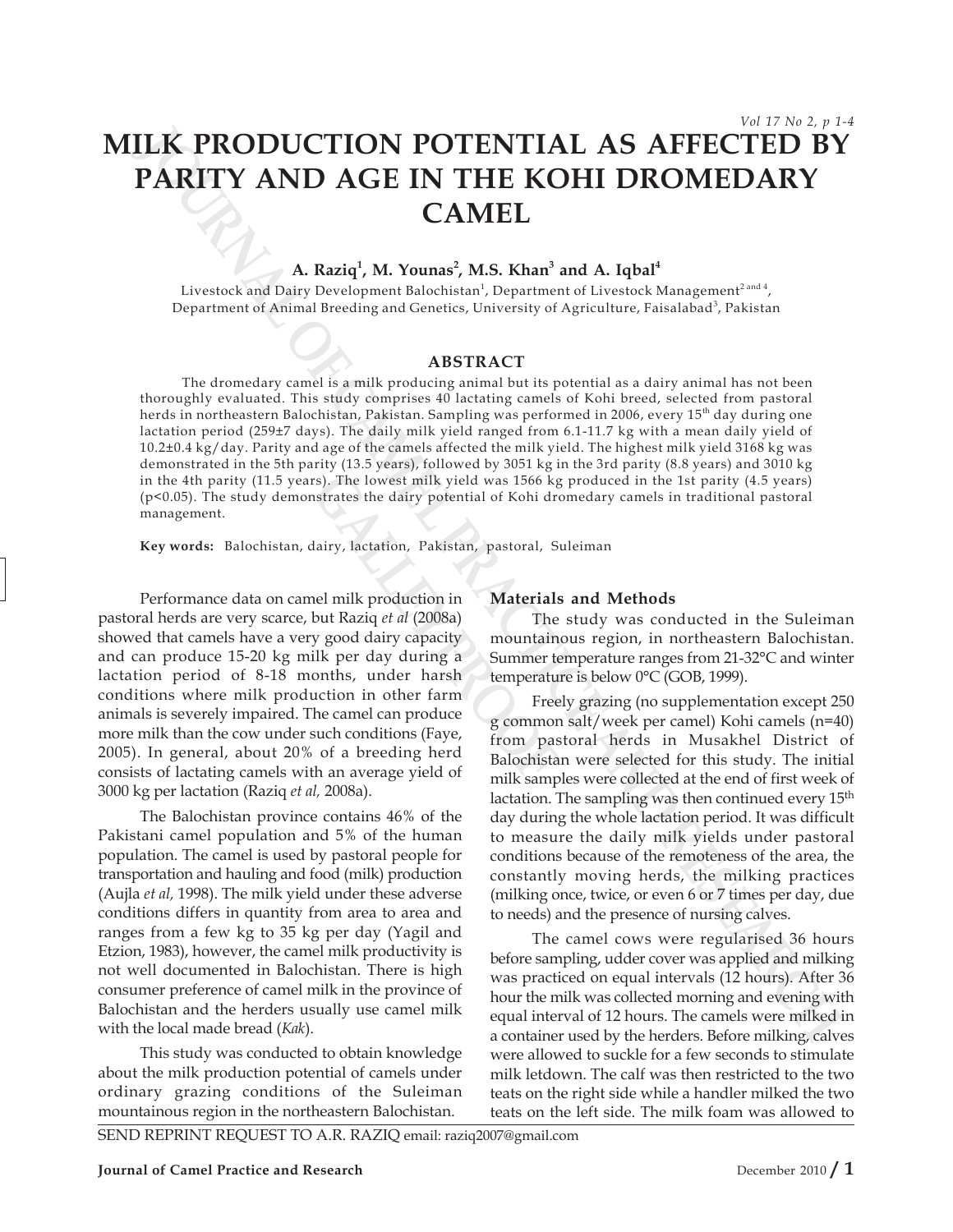liquefy for 30 minutes and the milk volume was then measured in a ml-graduated cylinder. One litre was set equal to 1 kg. The total milk yield was calculated as the actual yield multiplied with two, since two teats were suckled by the calf. Data collected were analysed using Minitab 12.21, 1998 software and General linear model (ANOVA) for variables (parity and age of the cow) affecting daily and lactation milk production.

### **Results and Discussion**

Milk yield and lactation period of the camels are shown in Table 1.

The mean daily milk yield in the present study ranged from 6.0-11.7 kg/day with a mean of 10.2±0.43 kg/day (p<0.05). Milk yield in the dromedary camel reported in the literature varies within a wide range. Other studies from Pakistan reported a daily milk yield of 3.5-13.5 kg/day (Yasin and Wahid, 1957), 4-12 kg/ day (Aujla *et al,* 1998), 6.7-10 kg/day (Leopold, 1978), 6.9-18.2 kg/day (Rao, 1974), 8-10 kg/day (Sial, 1950) and 15-35 kg/day (Knoess *et al,* 1986). Heavy riverine camels from the irrigated belt in the Punjab province produced more milk than the mountainous breeds, like the Kohi camel.

Valy (Leopold, 1978),<br>
the management of the management of the manner of the Funjab province<br>
in the Punjab province<br>
in the Punjab province<br>
the family of 300 da<br>
Wernery e<br>
African camel breeds, than in our<br>
e milk. Stu Compared to most of the African camel breeds, the Kohi camel produce more milk. Studies from African countries reported 3.2-5.4 kg/day in Ethiopia (Reta and Mekonnen, 2002), 3.5-4.5 kg/day in Egypt (El-Bahay, 1962), 4.5-9.1 kg/day in Tunisia (Burgemeister, 1974), 4-7 kg/day in Kenya (Mehari *et al,* 2007), 8.3-10 kg/day in Libya (GEFL, 1977), 5.0 and 3-10 kg/day in Somaliland (Yagil, 1982; Farah *et al,* 2004).

Scientists in India (Raghvendar *et al,* 2005) and UAE (Wernery *et al,* 2004) reported daily milk yields

**Table 1.** Milk yield and lactation period in different parities.

| Parity         | No of<br>camel | Age in years<br>$(mean \pm SE)$ | Daily milk<br>yield in<br><b>litres</b><br>$(mean \pm SE)$ | Lactation<br>period<br>in days<br>$(mean \pm SE)$ |
|----------------|----------------|---------------------------------|------------------------------------------------------------|---------------------------------------------------|
| 1              | 3(7.5%)        | $4.5^{\rm d}$ ±0.32             | $6.0^{b} \pm 0.38$                                         | 259±8.08                                          |
| 2              | 9(22.5%)       | $7.3^{\circ}$ ±0.88             | $8.8^{ab} \pm 0.68$                                        | $231 \pm 24.64$                                   |
| 3              | $6(15.0\%)$    | $8.8^{\circ}$ ±0.17             | $11.1^a \pm 1.21$                                          | 275±2.34                                          |
| $\overline{4}$ | $10(25.0\%)$   | $11.4^{bc}$ ±0.76               | $11.0^{\circ}$ ±0.69                                       | 273±4.58                                          |
| 5              | 4 $(10.0\%)$   | $13.5^{\rm b}$ ±0.29            | $11.7^{\circ}$ ±1.79                                       | 270±4.06                                          |
| $6 - 8$        | 8 (20 0%)      | $17.4^{\circ}$ ±0.50            | $11.0^{\circ}$ ±0.79                                       | 248±18.62                                         |
| Total/<br>Mean | 40 (100%)      | $10.5 \pm 0.34$                 | $10.2 \pm 0.43$                                            | 259±7.02                                          |

Means sharing different superscripts in a column are statistically significant (p<0.05)

of 6.0 kg/day and 8-9 kg/day, respectively, which is lower compared to the results in the present study.

**V** one for anomal of the threshold that the set of the set of the set of the set of the set of the set of the set of the set of the set of the set of the set of the set of the set of the set of the set of the set of the The lactation period in this study ranged from 231-275 days with a mean of 259±7.02. Other studies from the mountainous areas of Pakistan reported 270- 330 days (Aujla *et al,* 1998) and 270-540 days (Leopold, 1978). Various studies from the plain areas of Pakistan usually report longer lactation periods, like 270-540 days (Schwartz, 1992), 360 days (Iqbal, 2002) and 450 days (Baloch, 2001). Studies from African countries report longer lactation periods compared to our findings, e.g. 360 days (Reta and Mekonnen, 2002; Mehari *et al,* 2007), 360-540 days (Farah *et al,* 2004 and 2007), and 390-450 days (Belay and Getahun, 2002). Long lactation periods are especially reported from the Horn of Africa, where the majority of the pastoralists are Somali camel herders, who primarily depend on camel milk for their living. Most of the husbandry and the management practices of the Somali camel herders are geared to improved milk production and a continuous supply throughout the season of milk for the family needs (Farah *et al,* 2004). Lactation periods of 300 days by Wardeh (1994) and 330 days by Wernery *et al* (2004) from Middle East are also longer than in our study.

The length of the lactation period of the camel depends on various factors (Wilson, 1989), e.g. artificial lactation control, cow and calf status, availability of the vegetation and the decision of the herders. In our study, the lactation period was controlled artificially. The herders dry the camels at about 250 days of lactation to provide a reasonably long dry period before the onset of the breeding season, in order to gain more calves. In some parts of Pakistan, mostly the irrigated belt, camel herders solely rely on the production of milk (Qureshi, 1986). Therefore, they do not dry the camel cows, which results in longer lactation periods.

In this study, the camels were 4-20 years old and have parity 1-8 (Table 1). The highest lactation yield (3168 kg) was demonstrated in  $5<sup>th</sup>$  parity camels, followed by  $3<sup>rd</sup>$  (3051 kg) and  $4<sup>th</sup>$  parity (3010 kg). The lowest milk yield was demonstrated in 1<sup>st</sup> parity (1566) kg) camels. An effect of parity on milk yield was also reported by Yagil (1982), Simpkin (1998), Kebebew and Baars (1998), Bekele *et al* (2002), Mal *et al* (2006) and Zeleke (2007), although their results differs. Yagil (1982) reported that Israeli  $4<sup>th</sup>$  parity camels showed the highest mean daily milk yield, whereas camels in late parity had the lowest daily yield. Simpkin (1998) showed that the lactation yield from 1<sup>st</sup> parity camels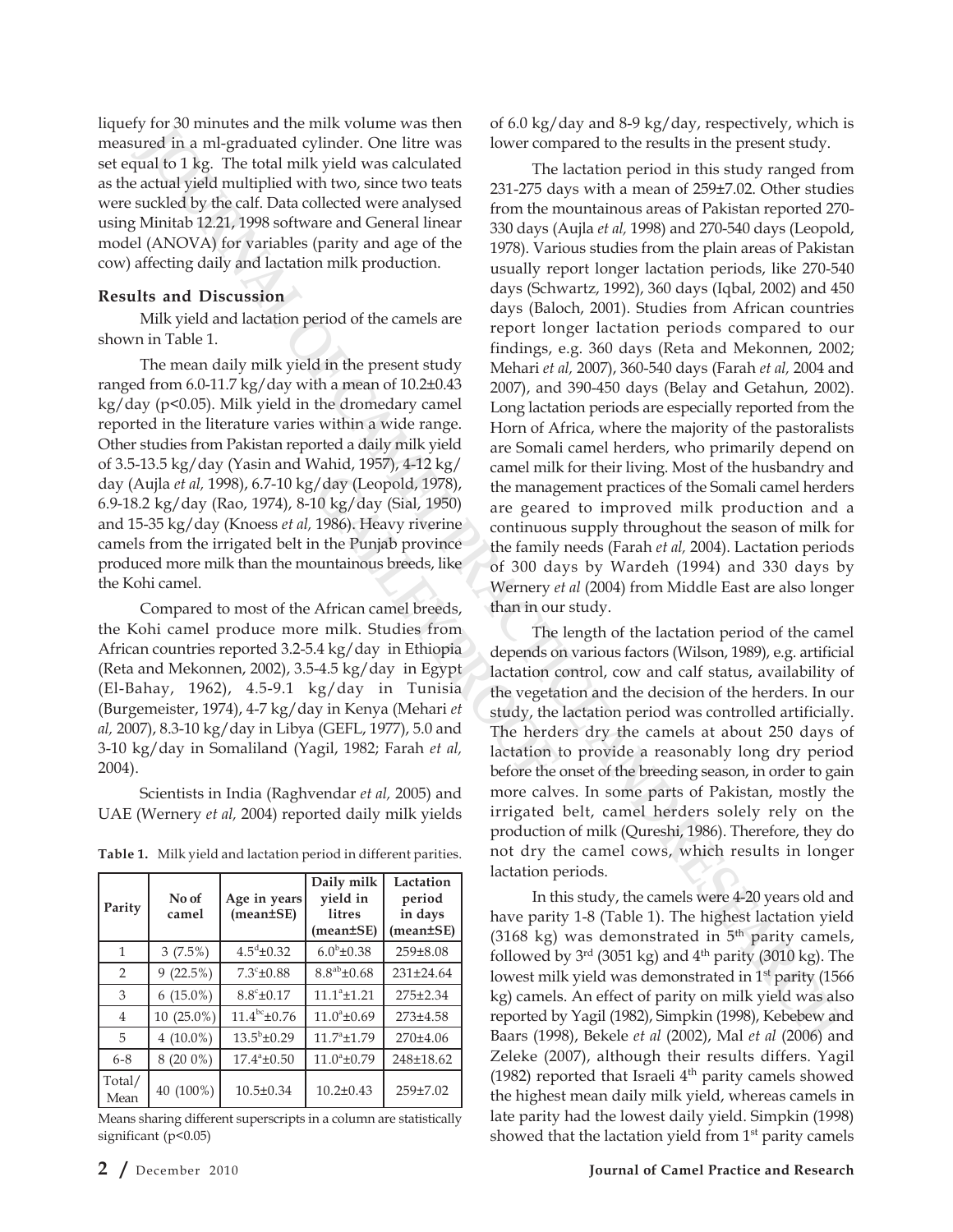The particle and the control of the small and the Camel and the Camel And The Camel And The Camel And The Camel And The Camel And The Camel And The Camel And The Camel And The Camel And The Camel And The Camel And The Cam was much lower than during the subsequent lactations. Kebebew and Baars (1998) showed that the milk yield from 4<sup>th</sup> and 5<sup>th</sup> parity camels was significantly higher than from later parity camels. Bekele *et al* (2002) showed that in camels in eastern Ethiopia the peak daily milk yield was recorded from 3<sup>rd</sup>-5<sup>th</sup> parity camels and the lowest yield from 1<sup>st</sup> and 7th parity camels. Mal *et al* (2007) showed that in camels in India the daily milk yield was highest in 3rd parity, followed by  $1<sup>st</sup>$  and  $2<sup>nd</sup>$  parity. Zeleke (2007) showed that in camels in Kenya, 3<sup>rd</sup> parity produced more milk compared to  $1<sup>st</sup>$ ,  $6<sup>th</sup>$  and subsequent parities.

Low milk yield in  $1<sup>st</sup>$  parity is logical, when the camel is still growing and the nutrient requirements for body growth are high. Reduction of yield in 6<sup>th</sup> and subsequent parities may be due to wear of teeth, reduction in the number and potency of milk secreting cells, and general weakness due to old age.

**Example 18 and the calving rate is**<br> **Anim**<br>
and the calving rate is<br>
375-385 days and the<br>
reproductive duration<br>
b). The first calving in<br>
Leopold G<br>
refore, the cow reach<br>
y compared to many<br>
arefore, the cow reach<br>
pr Female Kohi camels reach puberty at 3 years of age. The conception rate is 85% and the calving rate is 80%. The gestation period is 375-385 days and the calving interval is 2 years. The reproductive duration is 25-35 years (Raziq *et al,* 2008 b). The first calving in Kohi camels is early in life, therefore, the cow reach peak production in later parity compared to many African camel breeds. The camel matures at the age of 12, and at this age the Kohi camel is in  $4<sup>th</sup>$  parity, while in the same age African camel is in 3<sup>rd</sup> parity.

#### **Reference**

- Aujla KM, Jasra AW and Munir M (1998). Socioeconomic profile of Camel Herders in South-western Mountainous Areas of Pakistan. Proc. Third Annual Meeting Animal Producation under Arid Conditions 2:154-174.
- Baloch MN (2001). Documentation and characterisation of camel breeds of Pakistan. PhD dissertation, Sindh Agricultural University, Tandojam. Doctoral Library, HEC, H-9 Islamabad, Pakistan.
- Bekele T, Zeleke M and Baars RMT (2002). Milk production performance of the one humped camel (*Camelus dromedarius*) under pastoral management in semi-arid eastern Ethiopia. Livestock Production Science (Livestock Science) 76:37-44.
- Belay K and Getahun T (2002). Production and utilization of camel milk in eastern Ethiopia: The case of Jijiga and Shinnile zones. Folia Veterinaria 46(2):75-82.
- Burgemeister R (1974). Problems of dromedary behavior and husbandry in South Tunisia. Dissertation, Institut fur Troppische Veterinarmedizin, Giessen. pp 95.
- El-Bahay CM (1962). Normal contents of Egyptian Camel milk. Veterinary Medical Journal 8:7-17.
- Farah Z, Mollet M, Younan M and Dahir R (2007). Camel dairy in Somalia: limiting factors and development potential. Livestock Science 110:187-191.
- Farah KO, Nyariki DM, Ngugi RK, Noor IM and Guliye AY (2004). The Somali and the Camel: Ecology, Management and Economics. Anthropologist 6(1):45-55.
- Faye B (2005). Productivity potential of camel. In: Desertification Combat and Food Safety. B. Faye and P. Esenov (Ed). IOS. Press. IOS Press, Amsterdam. pp 127-134.
- GEFL (Groupment d'Etude Francais en Libye) (1977). Survey for the development of the central Wadi Zone and Gulf of SIRTE. Grazing Project 2. Flock Management Report.
- GOB (1999). Balochistan District Database. Planning and Dev. Department, Government of Balochistan, Pakistan. http://www.bdd.sdnpk.org
- Iqbal A (2002). A socioeconomic profile of camels in Pakistan with special emphasis on management and production aspects. Proc. Internat. Workshop on Camel Research and Development. Wad Medani, Gezira State, Sudan. pp 45-50.
- Kebebew T and Baars RMT (1998). Milk production performance of pastorally managed camels in Eastern Ethiopia. Proc. 6th Annual Conf. Ethiopian Society of Animal Production, 14-15 May, Ethiopia. pp 184-193.
- Knoess KH, Makhudum AJ, Rafiq M and Hafeez M (1986). Milk production potential of the dromedary, with special reference to the province of the Punjab, Pakistan. World Animal Review FAO Rome 57:11-21.
- Leopold G (1978). The economic importance of the onehumped camel. Urban and Schwarzenegger, Munich. Germany.
- Mal G, Sena DS and Sahani MS (2006). Milk production potential and keeping quality of camel milk. Journal of Camel Practice and Research 13(2):175-178.
- Mehari Y, Mekuriaw Z and Gebru G (2007). Camel and camel product marketing in Babilie and Kebribeyah woredas of the Jijiga zone, Somali region, Ethiopia. Livestock Research for Rural Development 19 (4). Online publication: www.cipav.org.co/lrrd/lrrd19/4/meha1 9058.htm
- Minitab inc (1998). MINITAB Release 12.21. USA. http:// www.minitab.com
- Qureshi MH (1986). The camel. A paper presented at FAO seminar on camel production and health. Oct 20-23, Kuwait.
- Raghvendar S, Shukla SK, Sahani MS and Bhakat C (2005). Chemical and physico-chemical properties of camel milk at different stages of lactation. In: Saving the Camel and Peoples' Livelihoods: Building a Multi-Stakeholder Platform for the Conservation of the Camel in Rajasthan. Proc. Internat. Conf. held on Nov 23-25, 2004. LPPS, Sadri, Rajasthan, India.
- Rao CK (1974). Scheme for the improvement of Indian camel. Animal Husbandry Commission, India.
- Raziq A, Younas M and Kakar MA (2008a). Camel A potential dairy animal in difficult environments. Pakistan Journal of Agriculture Science 45(2):263-267.
- Raziq A, Iqbal M, Younas M and Khan MS (2008b). Role of camel in the pastoral economy of the Marri tribe of Balochistan. Journal of Camel Practice and Research 15(1):131-138.